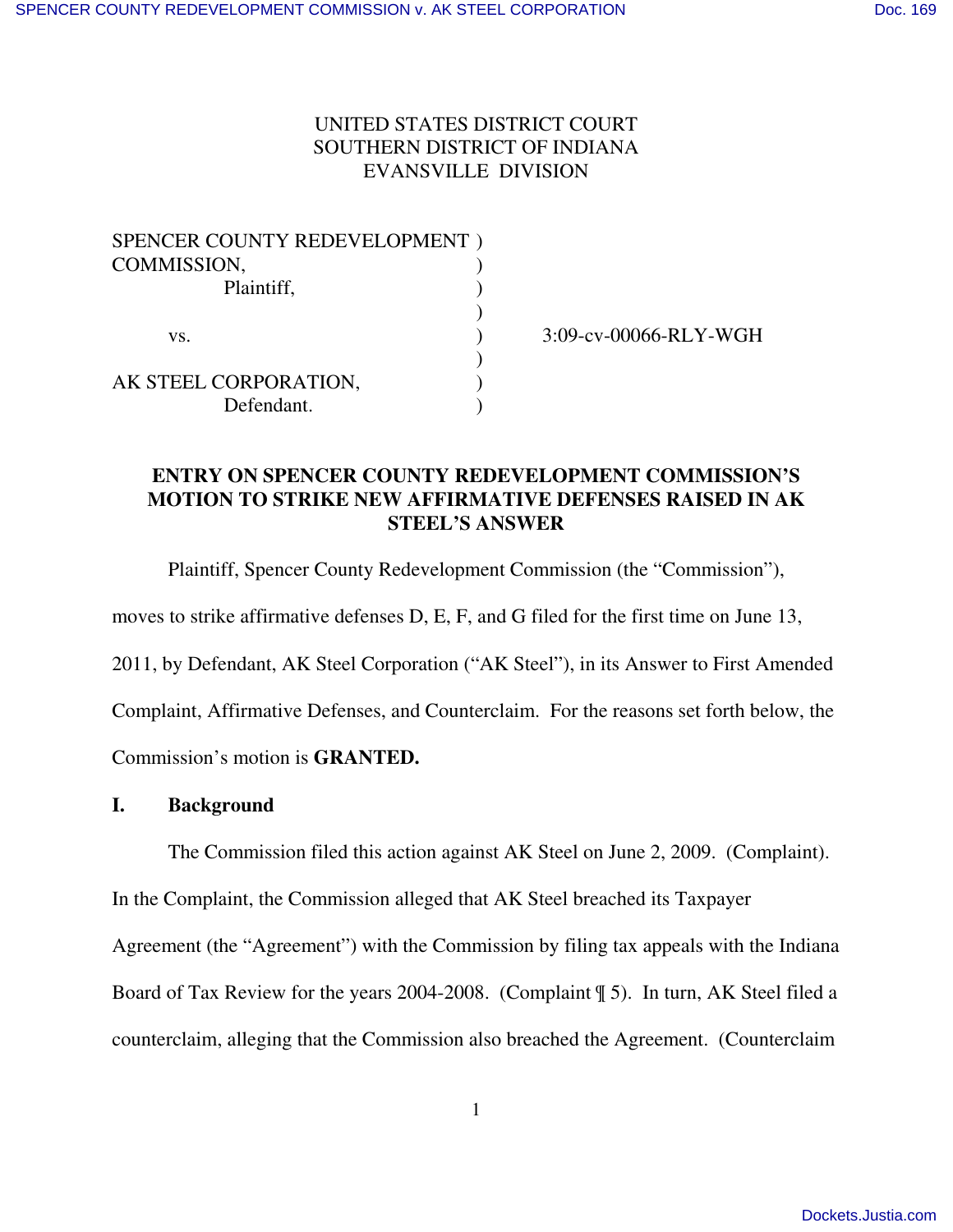$\P$  13).

After two years of litigation, this matter was set for trial on April 11, 2011. At the final pre-trial conference on March 30, 2011, AK Steel objected to the litigation of its 2009 and 2010 tax appeals, arguing that the Commission never properly amended the Complaint to include appeals for those years. The Commission erroneously assumed that by filing supplemental affidavits regarding AK Steel's 2009 and 2010 tax appeals in December 2010 with their Renewed Motion for Summary Judgment, those appeals were incorporated as claims. Despite the court's warning that a request on the eve of trial to amend the Complaint could result in losing the trial date, the Commission moved for leave to file its First Amended Complaint on March 31, 2011. On April 4, 2011, AK Steel filed an objection to the Commission's motion. On Friday, April 7, 2011, the final business day prior to trial, AK Steel filed an unopposed motion to continue the trial due to the death of AK Steel's corporate representative's mother, which the court granted. The parties and the court conferenced on Monday, April 11, 2011, to determine a new trial date and discuss the Commission's motion to amend the Complaint. At no time did AK Steel indicate a desire to amend its pleadings. The trial was postponed until October 17, 2011.

Due to the continuance of the trial upon AK Steel's request by more than six months, the court granted the Commission's motion for leave to file a First Amended Complaint for the limited purpose of including claims for the 2009 and 2010 tax appeals. (Docket # 142 ("Entry") at 3). In its Entry, the court determined that "judicial economy is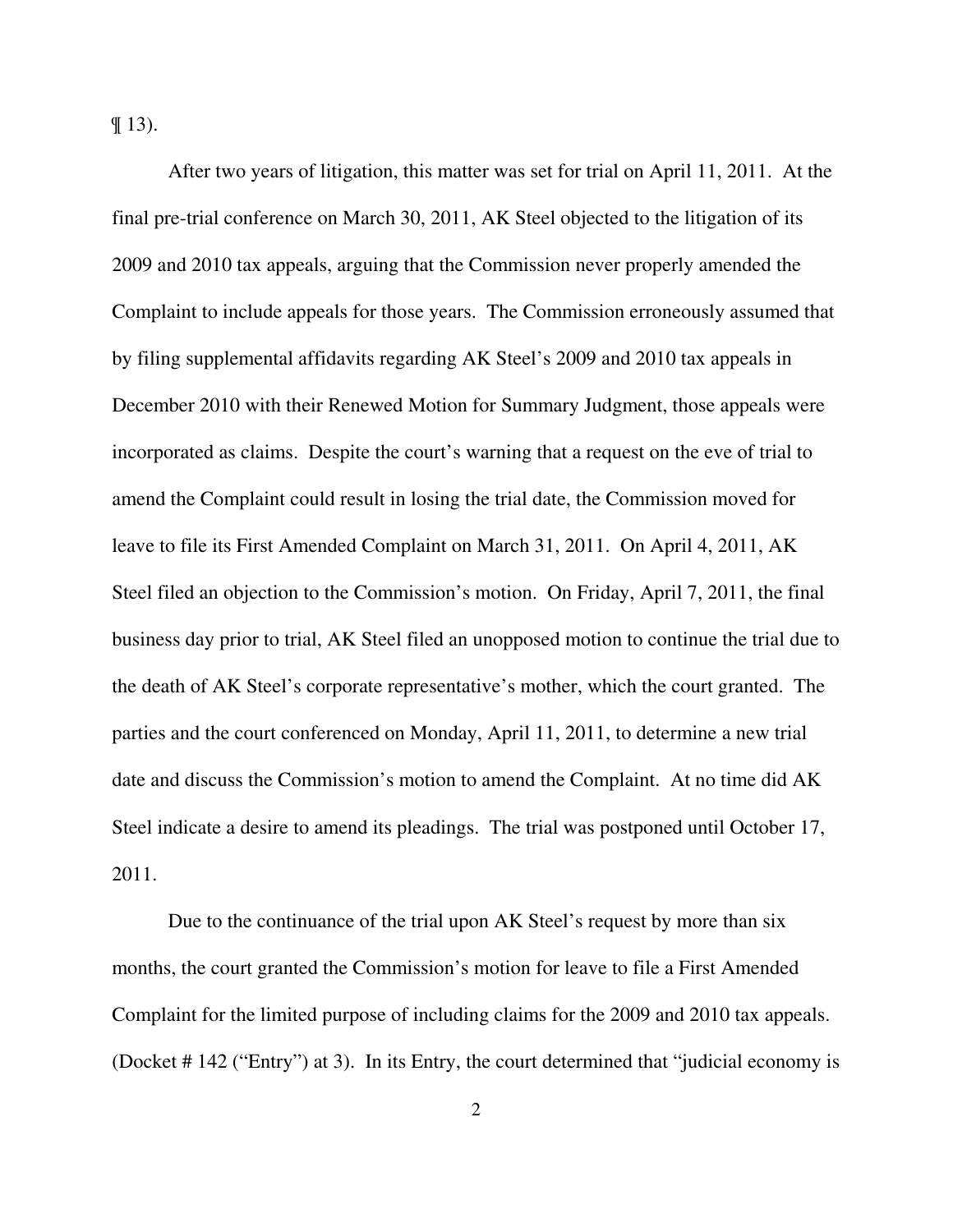served by granting [the Commission] leave to amend the Complaint to include claims for the 2009 and 2010 tax appeals," and that the court would permit discovery relevant to those added claims. (*Id.* at 2). In the spirit of fairness, the court also granted AK Steel leave to amend the Counterclaim to include "any alleged breaches by the Commission that occurred after the filing of the Counterclaim." (*Id.* at 3).

As instructed, the Commission filed a First Amended Complaint on May 17, 2011, to include claims related to AK Steel's 2009 and 2010 tax appeals. After requesting and being granted an extension of time to respond to the Commission's First Amended Complaint, AK Steel filed an Answer and Amended Counterclaim conforming to the guidelines set forth in the court's Entry, along with four new affirmative defenses for which AK Steel did not seek leave to file. (Answer to First Amended Complaint). Those new affirmative defenses include allegations that the Commission is not a real party in interest with respect to its claims for damages, the Commission lacks standing to pursue its claims for damages, the Commission's claim for injunctive relief is barred by the Anti-Injunction Act, and that the court lacks subject matter jurisdiction to determine or adjudicate AK Steel's alleged liabilities for Indiana state personal property tax. (*Id.* at 4). In response, the Commission moves to strike the four new affirmative defenses.

### **II. Motion to Strike Standard**

Federal Rule of Civil Procedure 12(f) provides that "[t]he court may strike from a pleading an insufficient defense or any redundant, immaterial, impertinent, or scandalous matter." Fed. R. Civ. P. 12(f). Although motions to strike are generally disfavored, they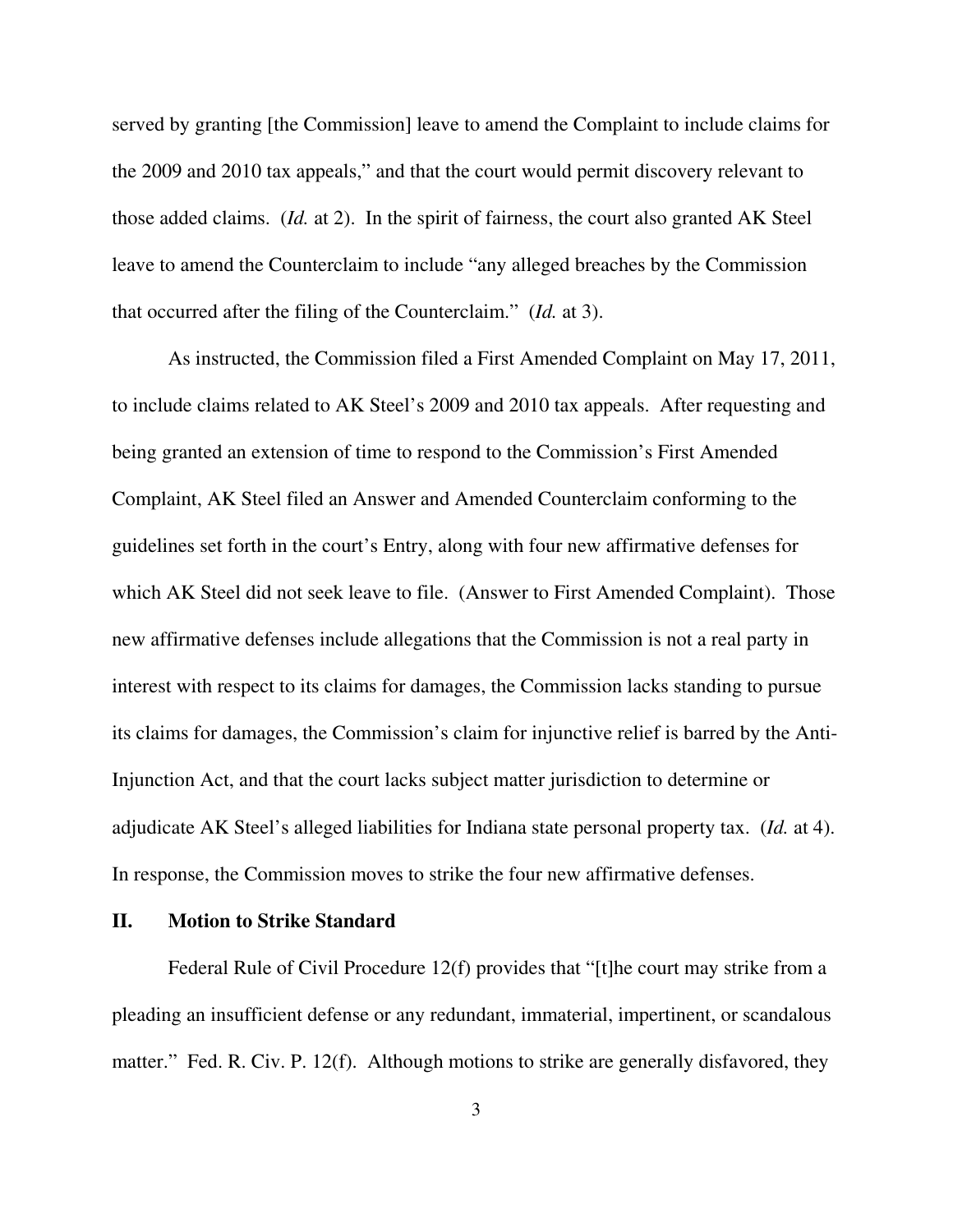may be granted if they remove unnecessary clutter from a case and expedite, rather than delay, the case. *Heller Fin., Inc. v. Midwhey Powder Co., Inc.*, 883 F.2d 1286, 1294 (7th Cir. 1989). The decision whether to strike material under Rule  $12(f)$  is within the discretion of the district court. *Talbot v. Robert Matthews Distrib. Co.*, 961 F.2d 654, 665 (7th Cir. 1992).

## **III. Discussion**

First, the parties dispute whether the Commission's First Amended Complaint is in substance an amended complaint or a supplemental complaint. Second, the parties disagree as to whether AK Steel was required to seek leave of the court to add new affirmative defenses to its Answer to First Amended Complaint, or whether it was allowed to do so as a matter of right. Furthermore, the Commission claims that AK Steel waived the new defenses by failing to assert them in its original pleading, and that it would be seriously prejudiced by the allowance of these defenses due to the rapidly approaching trial date. AK Steel insists that even if it is not permitted to assert new defenses as a matter of right, the court should grant AK Steel leave to do so.

### **A. Amended and Supplemental Pleadings**

Although titled "First Amended Complaint," the Commission contends that the amended complaint is in substance a supplemental complaint, and thus new affirmative defenses are permitted only if asserted in response to the supplemented portions of the complaint. Federal Rule of Civil Procedure 15 ("Rule 15") distinguishes supplemental complaints from amended complaints, defining a supplemental pleading as one that sets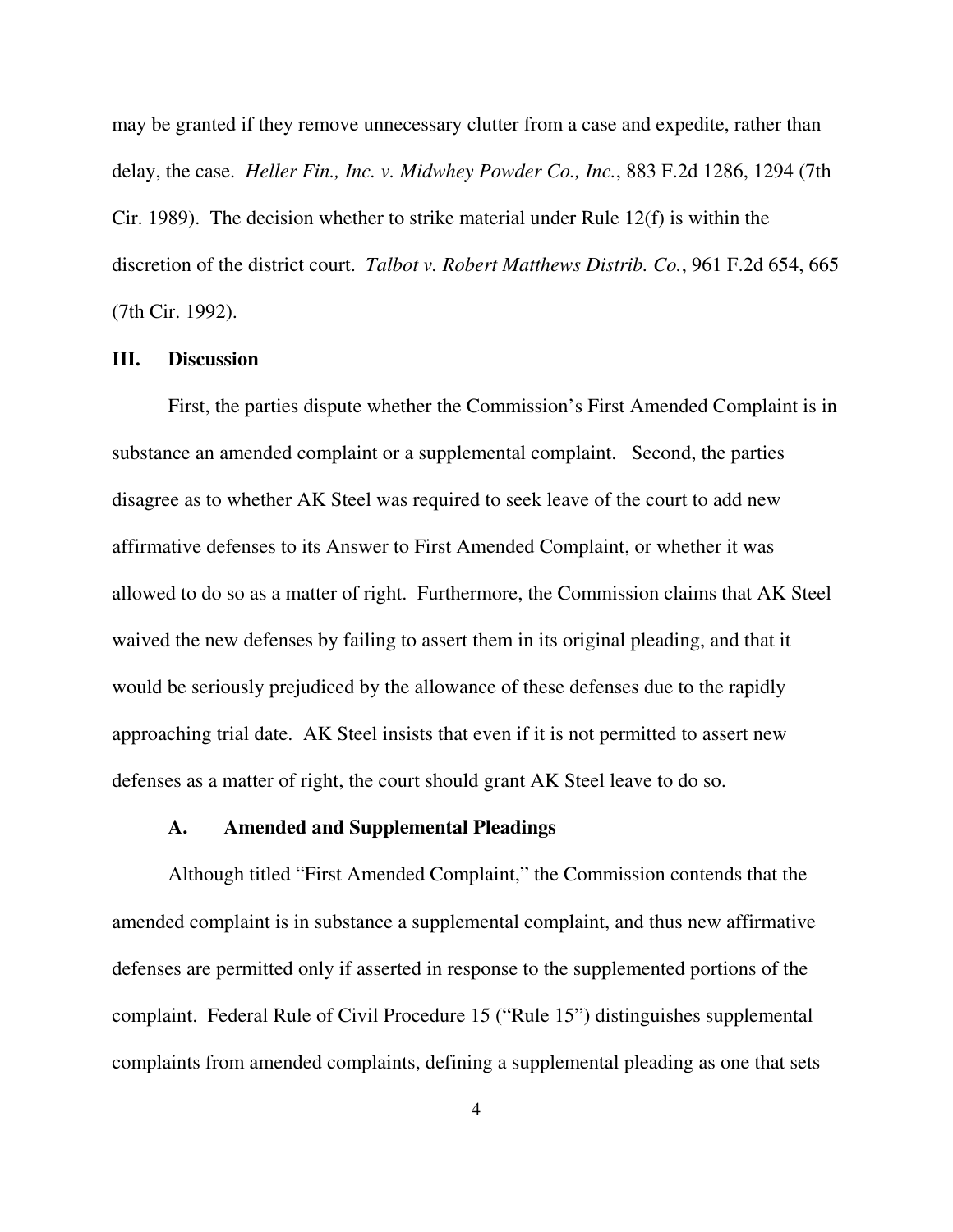out "any transaction, occurrence, or event that happened after the date of the pleading to be supplemented." FED. R. CIV. P. 15(a), (d). A district court in this circuit specified this distinction by declaring an amended complaint to be "one that merely adds new allegations that could have been made at the time the original complaint was filed," while a complaint that "adds new allegations reflecting changes that have taken place since the original complaint was filed" is merely supplemental. *BBI Enterprises, Inc. v. City of Chicago*, 1994 WL 649966 (N.D. Ill. Nov. 16, 1994); *see also Finfrock v. Jordan*, 105 F.3d 660 (7th Cir. 1996) (a true amended complaint amends the original claims, whereas a supplemental complaint adds new defenses and/or claims). The purpose and function of a supplemental pleading is "to set forth new facts that have occurred since the filing of the original pleading and that affect the controversy and the relief sought," and to bring the action up to date. *Weisbord v. Mich. State Univ.*, 495 F.Supp. 1347, 1350-51 (W.D. Mich. 1980). Even if what is, in essence, a supplemental complaint is labeled an amended complaint, "[a]ny misnomer of the additions to the complaint as amendments rather than supplements constitutes harmless error under [Federal Rule of Civil Procedure] 61 . . . ." *Westwood v. Cohen*, 838 F.Supp. 126, 132 (S.D.N.Y. 1993).

The Commission's First Amended Complaint is in substance a supplemental complaint. The original Complaint was filed on May 21, 2009, and included breach of contract claims regarding AK Steel's tax appeals for the years 2004-2008. (Complaint). After the trial was continued at AK Steel's request, the Commission requested, and was granted, leave to amend its Complaint. Following the court's instructions, the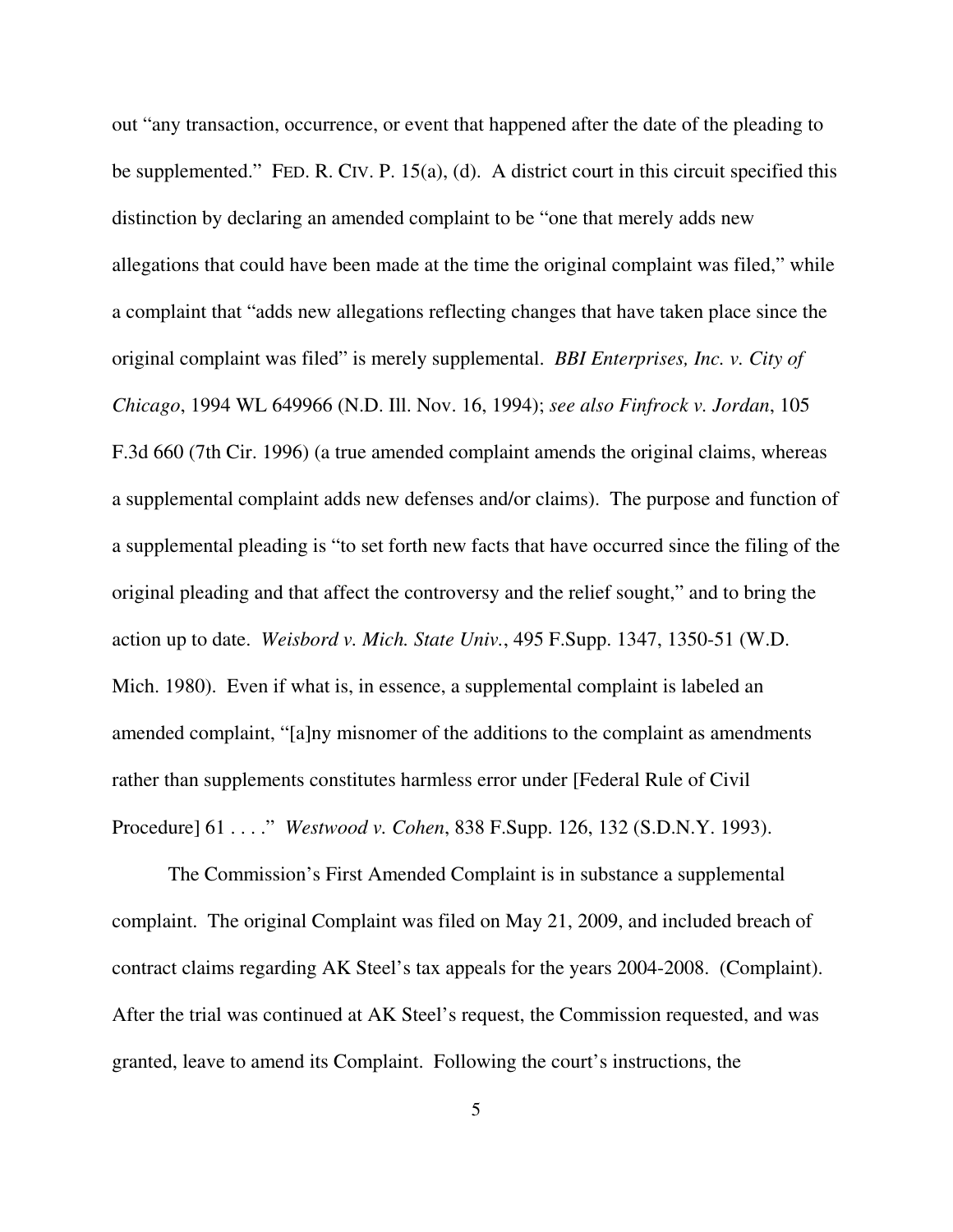Commission added claims regarding AK Steel's 2009 and 2010 tax appeals, appeals which had not been filed at the time of the original Complaint and therefore could not have been included initially. (First Amended Complaint at 2). The purpose of this pleading was to include facts that occurred after the filing of the original Complaint, which affected the damages sought by the Commission, and brought the action up to date; therefore, the First Amended Complaint is in substance a supplemental complaint, rather than an amended complaint, and any mislabeling is harmless error under Federal Rule of Civil Procedure 61. *See Westwood*, 838 F.Supp. at 132; *Weisbord*, 495 F.Supp. at 1350- 51.

## **B. Permissible Scope of a Response to an Amended Pleading**

AK Steel insists that it may assert new defenses as a matter of right, but that even if it was required to seek leave of the court to file its new affirmative defenses, the court should allow AK Steel to do so according to the principles of fairness and equity. On the other hand, the Commission contends that the new affirmative defenses are not in response to the supplemented portions of the First Amended Complaint, and that allowing these new defenses would seriously prejudice the Commission.

Federal courts have developed three approaches regarding the permissible scope of a response to an amended pleading without leave of court. *Buffalo Wild Wings, Inc. v. Buffalo Wings & Rings, LLC*, 2011 WL 2261298, at \*3 (D. Minn. Mar. 21, 2011) (citing *S. New Eng. Tel. Co. v. Global NAPS, Inc.*, 2007 WL 521162, at \*1-2 (D. Conn. Feb. 14, 2007)). Under the permissive approach, as a matter of right a party may amend its answer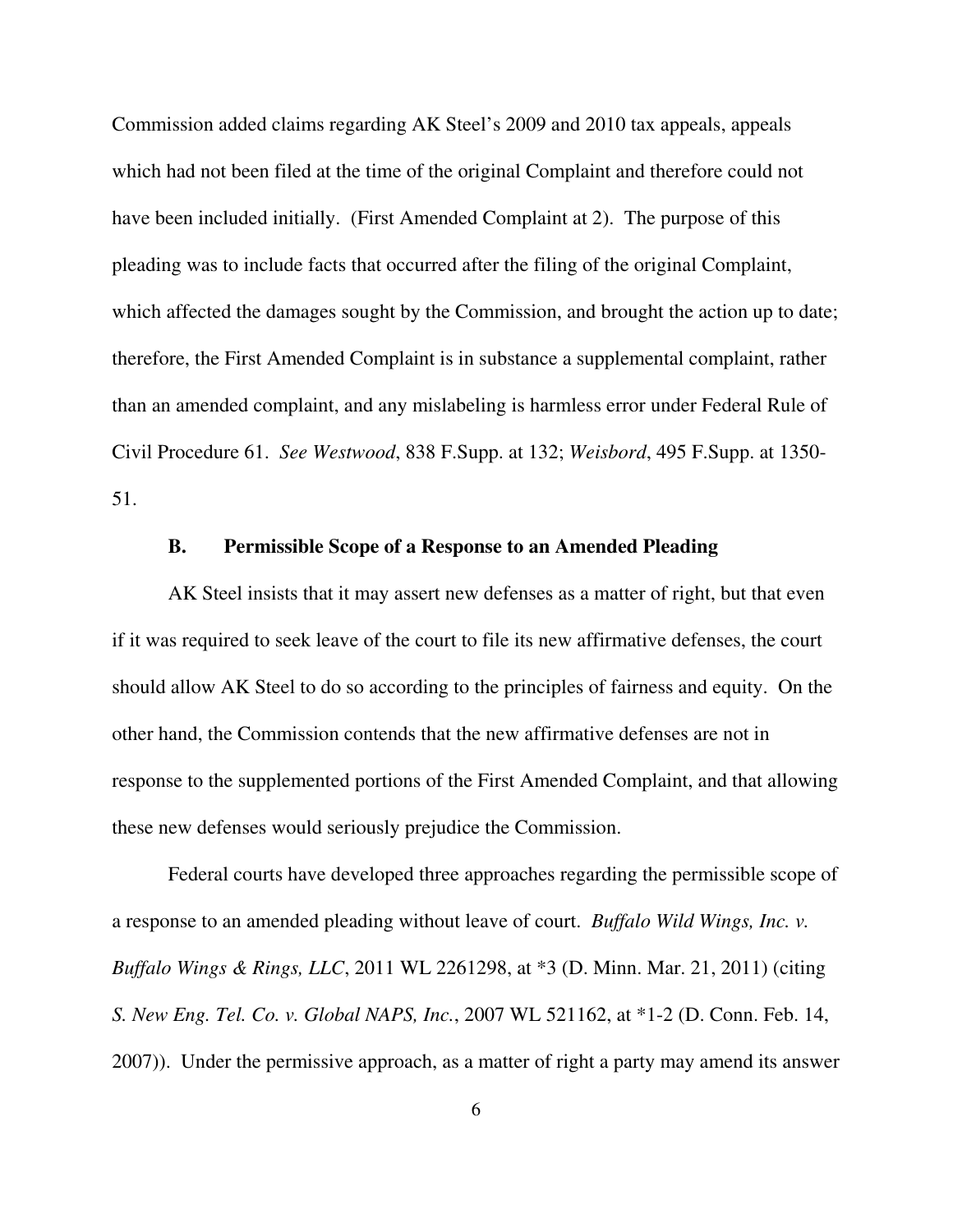without limitation and regardless of the scope of the changes in the amended complaint. *Id.* (internal citations omitted).Conversely, under the narrow approach, a party may only respond to an amended complaint as a matter of right if its answer is strictly confined to the new issues raised in the amended complaint. *Id.* (citing *Global NAPS, Inc.*, 2007 WL 521162, at \*2; *Wechsler v. Hunt Health Sys., Ltd.*, 186 F.Supp.2d 402, 416 (S.D.N.Y. 2002)). Finally, under the moderate approach, changes allowed in an amended response are limited to the breadth of the changes made in the amended complaint. *Buffalo Wild Wings, Inc.*, 2011 WL 2261298, at \*4 (citing *Uniroyal Chem. Co., Inc. v. Syngenta Crop Prot., Inc.*, 2005 WL 677806, \*2 (D. Conn. Mar. 23, 2005); *Pereira v. Cogan*, 2002 WL 1822928, \*4 (S.D.N.Y. Aug. 7, 2002)). The rationale of the moderate approach is that if every amendment allowed defendants to assert new counterclaims and defenses as a matter of right, claims that would otherwise be barred or precluded could be revived without cause, depriving the court of its ability to effectively manage the litigation. *EEOC v. Morgan Stanley & Co., Inc.*, 211 F.R.D. 225, 227 (S.D.N.Y. 2002). Although these approaches are typically discussed in the context of complaints amended pursuant to Rule 15(a), courts have applied the same logic to responses to supplemental complaints under Rule 15(d). *See Refuse Fuels, Inc. v. Nat'l Union Fire Ins. Co. of Pitt., PA*, 139 F.R.D. 576, 578 (D. Mass. 1991) (finding that if a motion for leave to amend the complaint is essentially a motion for leave to file a supplemental complaint, defendants should seek leave to serve new counterclaims or affirmative defenses, and no new counterclaims or affirmative defenses are permitted unless they are in response to those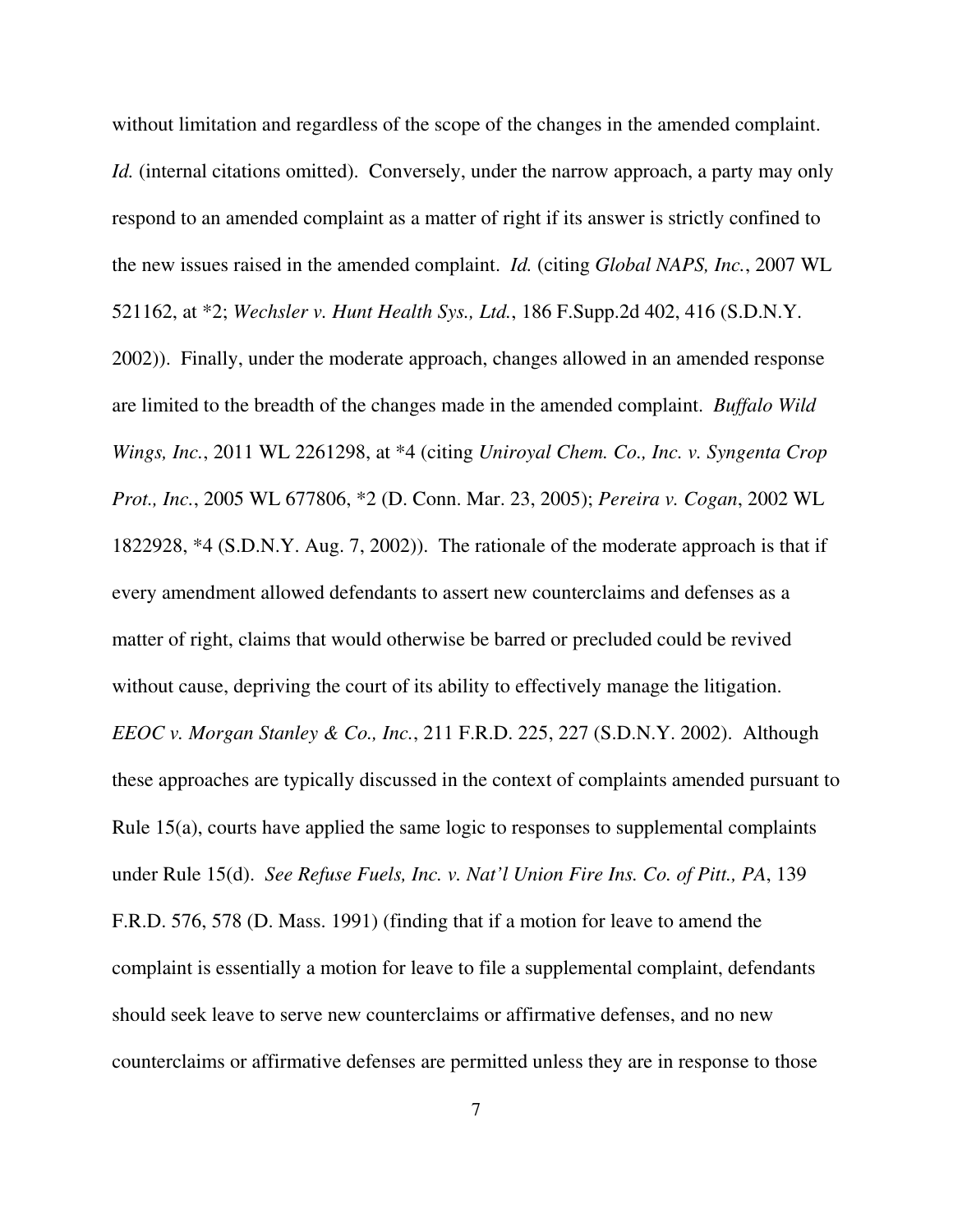portions of the pleadings which were supplemented) (citing *Chrysler Corp. v. Fedders Corp.*, 540 F.Supp. 706, 713 (S.D.N.Y. 1982)). The court agrees with the moderate approach and considers whether AK Steel's answer affects the scope of the litigation in a manner proportional with the First Amended Complaint. *See Buffalo Wild Wings, Inc.*, 2011 WL 2261298, at \*4 (citing *Global NAPS, Inc.*, 2007 WL 521161, at \*2; *Pereira*, 2002 WL 1822928, at \*4).

AK Steel's four new defenses asserted in its Amended Answer plainly exceed the breadth of the changes made in the Commission's First Amended Complaint. First, the new defenses are in response to the First Amended Complaint as a whole, not merely the portions of the pleadings which were supplemented. *See Refuse Fuels, Inc.*, 139 F.R.D. at 578. Second, although the court allowed the Commission to add breach of contract claims for the years 2009 and 2010, the court ensured equity and fairness by granting AK Steel leave to amend its Counterclaim to include breaches that occurred from the time the Counterclaim was filed to the present. Under the moderate approach, such a response by AK Steel would be proportional to the changes made to the Complaint, and would allow each party to bring its claims and damages up to date. Third, both the new breach of contract claims pled by the Commission for the years 2009 and 2010, and the additional breach of contract claims pled by AK Steel in its Amended Counterclaim, are nearly identical to and brought under the same legal theories as the original claims; therefore, neither party is prejudiced by those additions. Furthermore, allowance of these affirmative defenses actually would be prejudicial to the Commission, because it would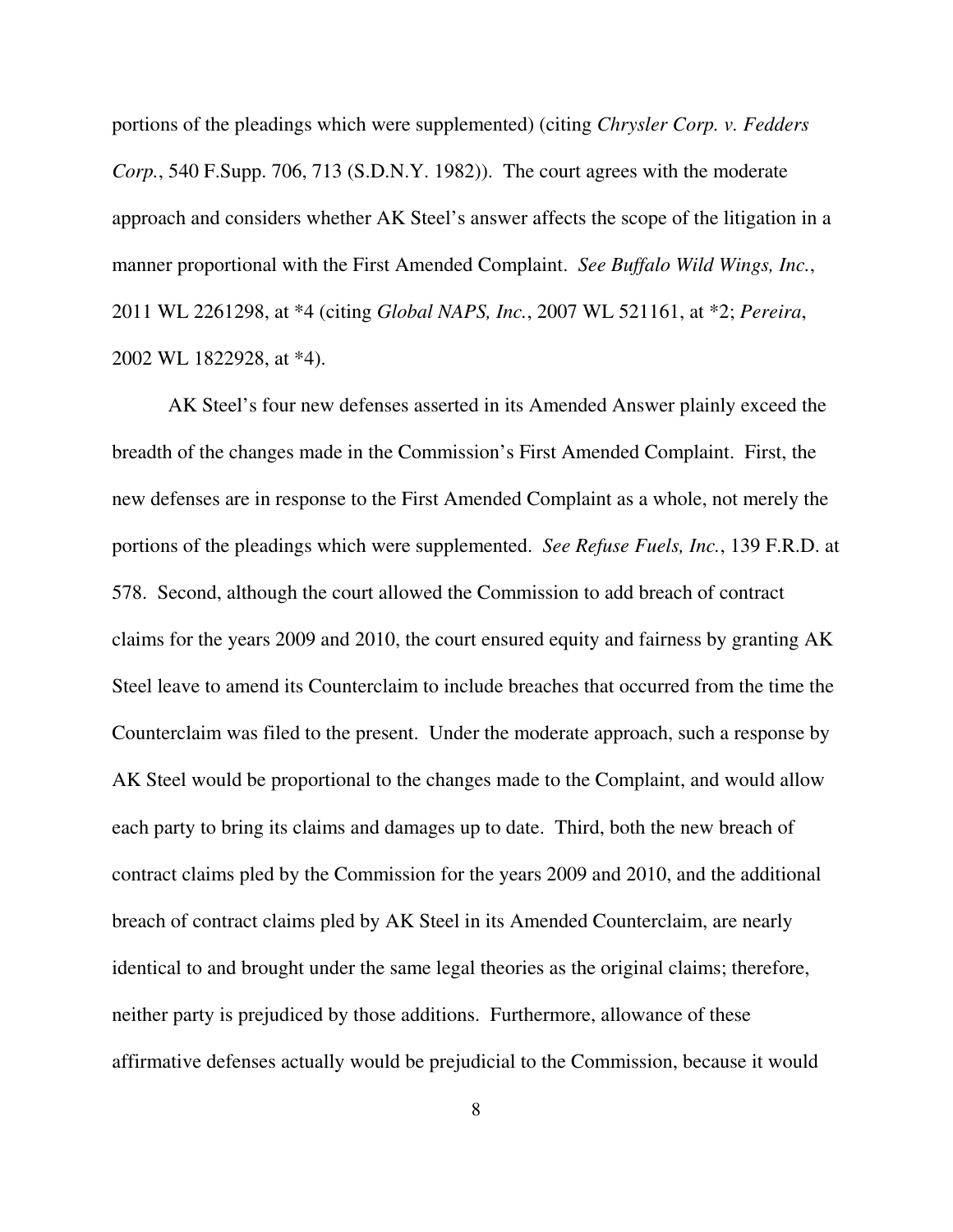most certainly delay the final disposition of this action, which is more than two years old and set for trial in a matter of weeks, due to the need for additional time for discovery and briefing of dispositive motions. *Wechsler*, 186 F.Supp.2d at 415 (in determining whether amendment would be prejudicial, the court may consider the degree to which it would delay the final disposition of the action).

Finally, AK Steel's new affirmative defenses were available prior to the filing of the First Amended Complaint; therefore, again, AK Steel's amendment was not responsive to the changes in the First Amended Complaint. Nothing about the additional claims asserted by the Commission opens the door to the new affirmative defenses asserted by AK Steel. Moreover, AK Steel failed to prove that its affirmative defenses were not untimely. Although AK Steel claims that it was not aware of the inclusion of lost tax revenues as part of the damages claimed by the Commission until the final pretrial conference in March 2011, a letter to AK Steel's counsel dated November 2, 2009, clearly articulates such damages. (Commission's Ex. A). Therefore, AK Steel could have asserted the affirmative defenses that the Commission is not the real party in interest and lacks standing well before the filing of its Amended Answer on June 13, 2011. Regarding the new affirmative defenses involving the Anti-Injunction Act and the exclusive jurisdiction of the Indiana Tax Court over this matter, AK Steel's one sentence explanation that those defenses were not appropriate until AK Steel's state taxpayer appeals were lodged with the Tax Court on June 13, 2011, is not enough to prove that those defenses were not untimely. Because AK Steel failed to assert these defenses

9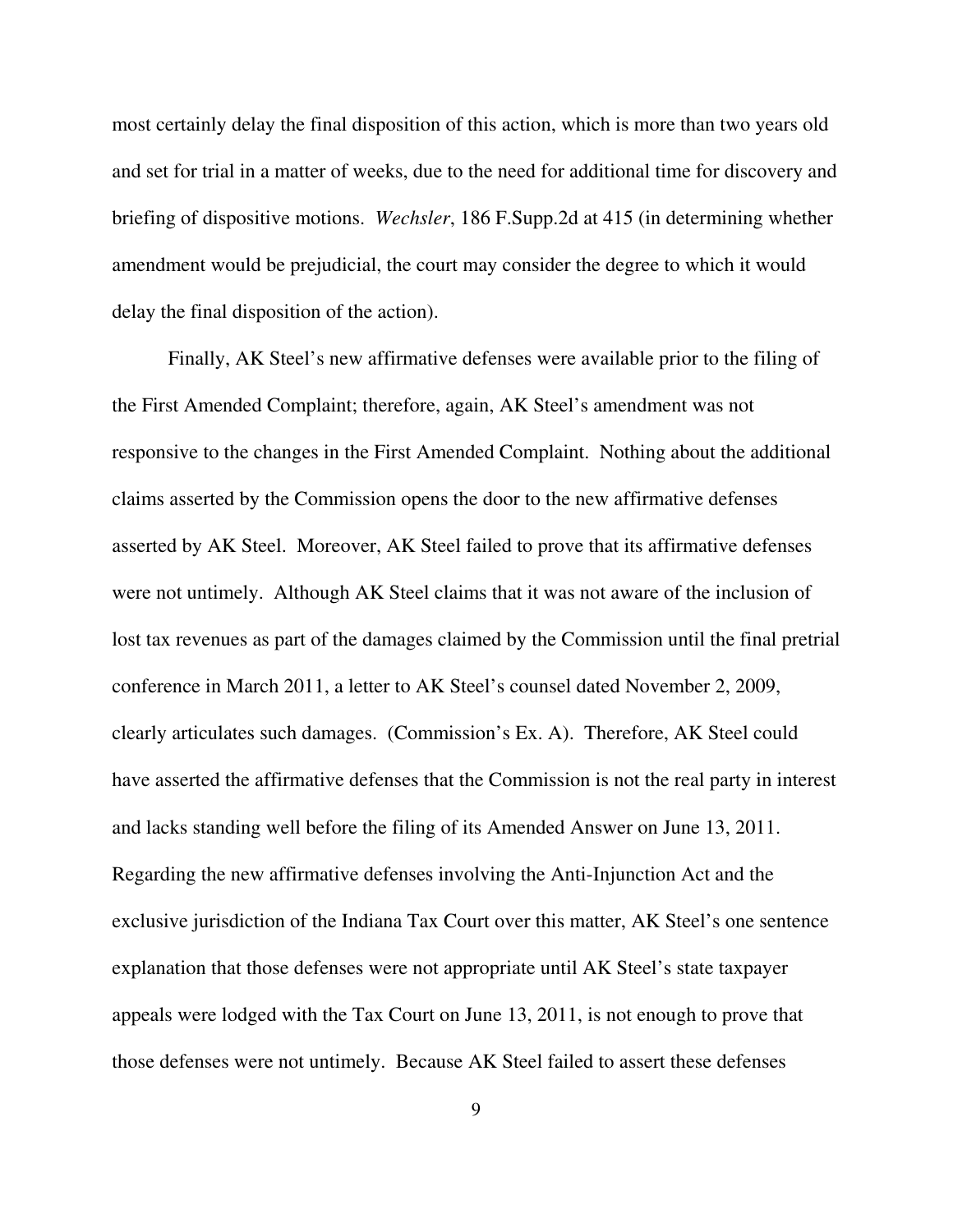promptly when their availability was apparent, as well as failed to adequately prove that they were not available, it may not use the filing of the Commission's First Amended Complaint as a mechanism to assert new defenses as a matter of right. *See Venters v. City of Delphi*, 123 F.3d 956, 967-68 (7th Cir. 1997) (parties must assert affirmative defenses in a timely fashion once their availability is apparent, and defendants should not be able to "'lie behind a log' and ambush a plaintiff with an unexpected defense") (quoting *Perez v. United States*, 830 F.2d 54, 57 (5th Cir. 1987)).

Furthermore, despite its participation in several conferences during which Plaintiff's request to amend the Complaint was discussed, AK Steel failed to mention its intention to file any new affirmative defenses. *See Morgan Stanley & Co., Inc.*, 211 F.R.D. at 227. In *Morgan Stanley & Co.*, the court struck defendant's new affirmative defenses and denied leave to amend partly because defendant failed to inform the court of its intent to file new affirmative defenses in response to the amended complaint, despite several opportunities to do so. *See id.* Knowledge of AK Steel's intention to file new affirmative defenses in response to an amended complaint would have been significant to the determination of the Commission's request to supplement its complaint. *See Buffalo Wild Wings, Inc.*, 2011 WL 2261298, at \*5 (defendant did not inform the court of its intention to respond to an amended pleading with a new counterclaim, which would have been significant in the determination of the motion for leave to amend). Similarly, AK Steel's assertion of new affirmative defenses that were available prior to any changes to the Complaint begs the court to call into question AK Steel's motive for requesting a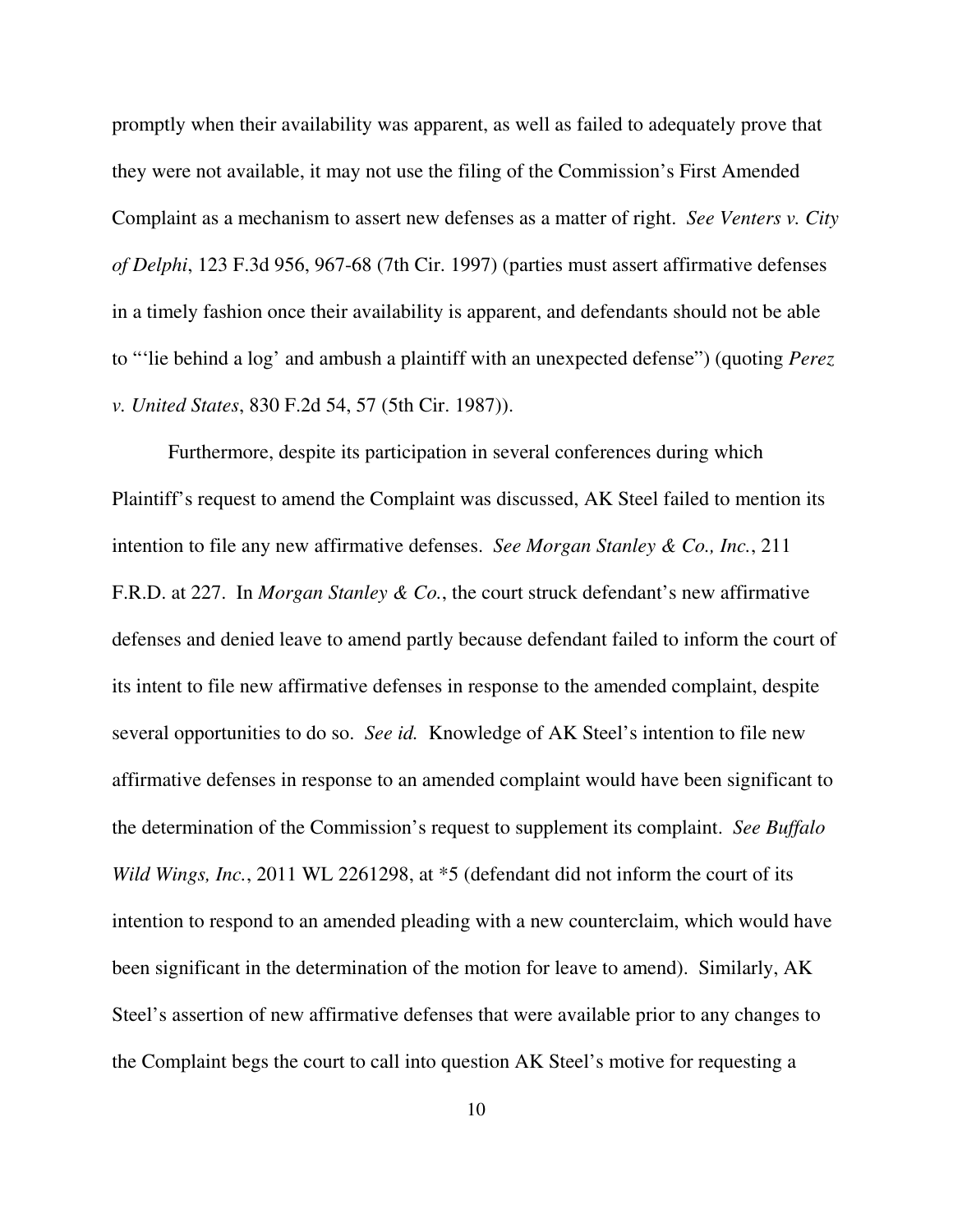continuance on the eve of trial. *See id.* ("The Court can only assume that [the defendant] has delayed in asserting these defenses for the purpose of vexation."). Also worth noting is the fact that AK Steel requested an enlargement of time until June 13, 2011, to file the Amended Answer, the very same date that two of its new affirmative defenses were allegedly made available, and again calling into question AK Steel's motive for requesting the enlargement of time.

AK Steel's new affirmative defenses were not asserted in response to the supplemental claims in the First Amended Complaint, the court was fair in granting AK Steel leave to supplement its Counterclaim, the parties were not prejudiced by the supplemental pleadings, and the new defenses were either available, or not proven to be unavailable, prior to the filing of the First Amended Complaint; therefore, the defenses added by AK Steel are stricken and leave to amend their affirmative defenses is denied.

#### **IV. Conclusion**

For the reasons set forth above, the Commission's Motion to Strike (Docket # 152) is **GRANTED**, and any request by AK Steel to amend its affirmative defenses is **DENIED**.

**SO ORDERED** this 26th day of August 2011.

 RICHARD L. YOUNG, CHIEF JUDGE  $\overline{\phantom{a}}$ 

RICHARD L. YOUNG, CHIEF JUDGE United States District Court Southern District of Indiana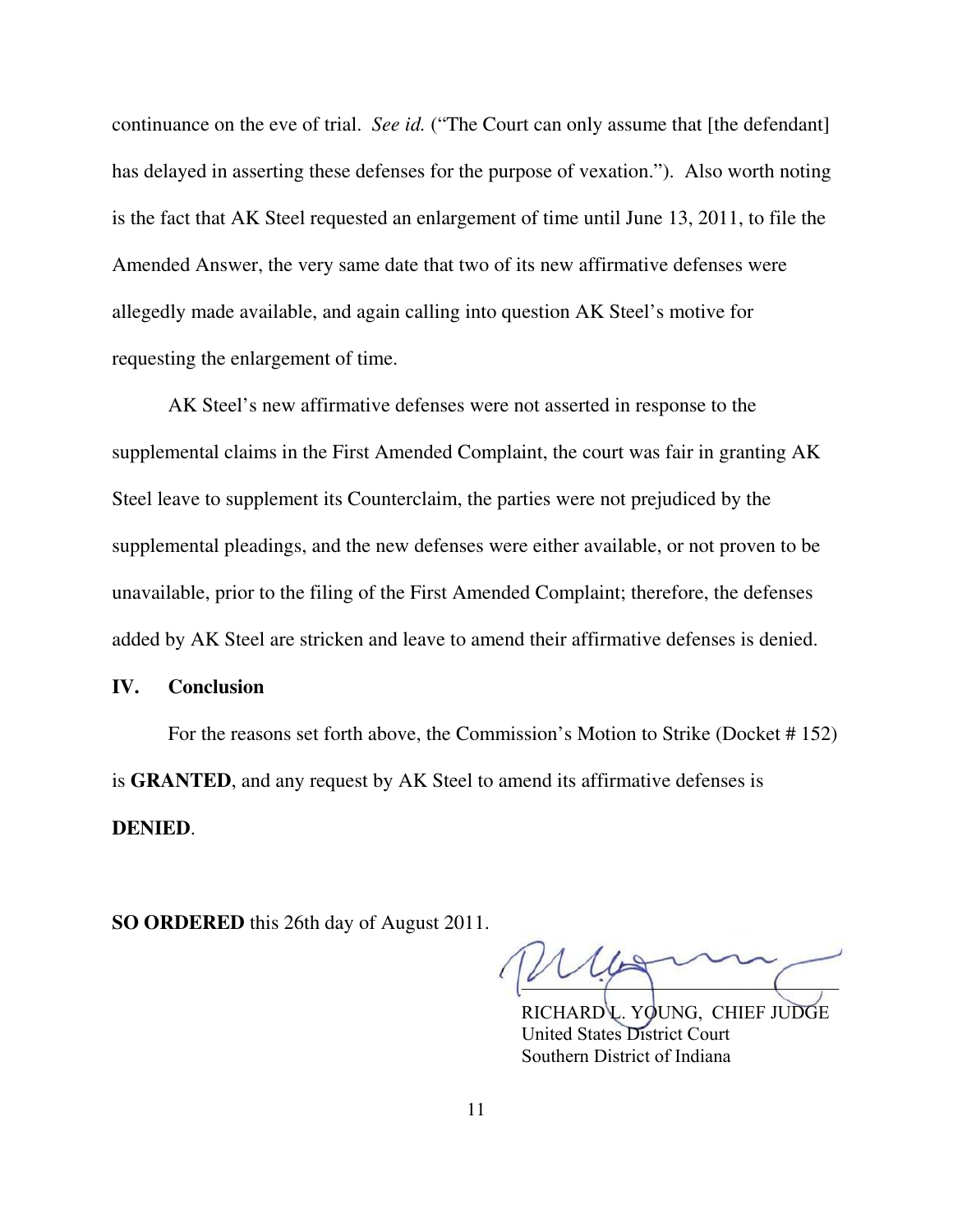Electronic copies to:

Abigail B. Cella ICE MILLER LLP abby.cella@icemiller.com

Erik Christopher Johnson ICE MILLER LLP erik.johnson@icemiller.com

Richard A. Kempf TAFT STETTINIUS & HOLLISTER LLP rkempf@taftlaw.com

Todd C. Lady TAFT STETTINIUS & HOLLISTER LLP tlady@taftlaw.com

Francis H. Lueken Jr. LUEKEN LAW OFFICE luekenlaw@psci.net

Thomas Eugene Mixdorf ICE MILLER LLP thomas.mixdorf@icemiller.com

Fred Anthony Paganelli TAFT STETTINIUS & HOLLISTER LLP paganelli@taftlaw.com

Gayle A. Reindl TAFT STETTINIUS & HOLLISTER LLP greindl@taftlaw.com

Mark James Richards ICE MILLER LLP mark.richards@icemiller.com